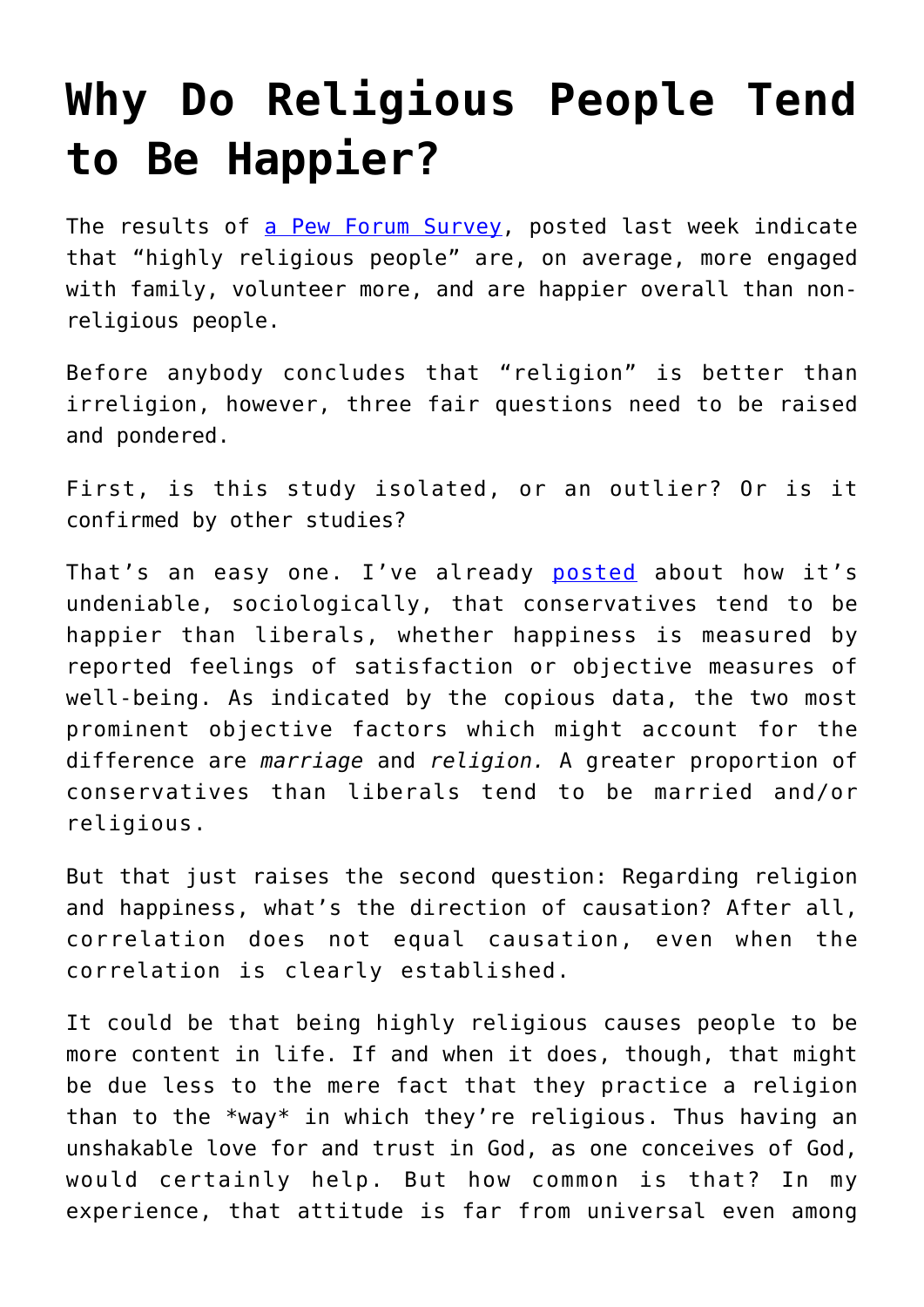people who attend church every week—though it certainly exists.

On the other hand, it could be that people *already* disposed to be more content than average—perhaps because their lives have gone better than average in various ways—tend to be more religious because their good fortune causes them to believe that the Higher Power is good. Among religious folk, I suspect, that dynamic is more common than many realize. Some regular churchgoers are indeed disposed to attribute their favorable lot in life to their being faithful to God: "God's been good to me because I'm good with God."

That attitude isn't just found among today's half-Christian "[prosperity-gospel"](https://en.wikipedia.org/wiki/Prosperity_theology) believers. It's as old as the Bible. How so?

Consider first the converse attitude: If your life is a mess, you must somehow have done something to deserve it. In the biblical book of Job, that's what the long-suffering Job's friends tell him in effect. That's what many Americans today are inclined to believe about the able-bodied poor. And it was also the common attitude among the religious Jews who encountered Jesus. Thus it was often assumed that the leprous, crippled, or otherwise disabled were that way because God was displeased with them. So Jesus' disciples asked him about a man who had been blind from birth, but whom Jesus went on to heal: "Rabbi, who sinned, this man or his parents, that he was born blind?" (John 9: 1).

That kind of thinking is the converse of the belief that if a person is successful and happy, that must be because God was pleased with them. That's why the disciples were "astounded" when Jesus asserted: "Amen I say to you, it is easier for a camel to pass through a needle's eye than for a rich man to enter the kingdom of heaven." Their response was: "Then who can be saved?" (Matthew 19: 24-25). In keeping with the largely Calvinist roots of the early American colonies, many